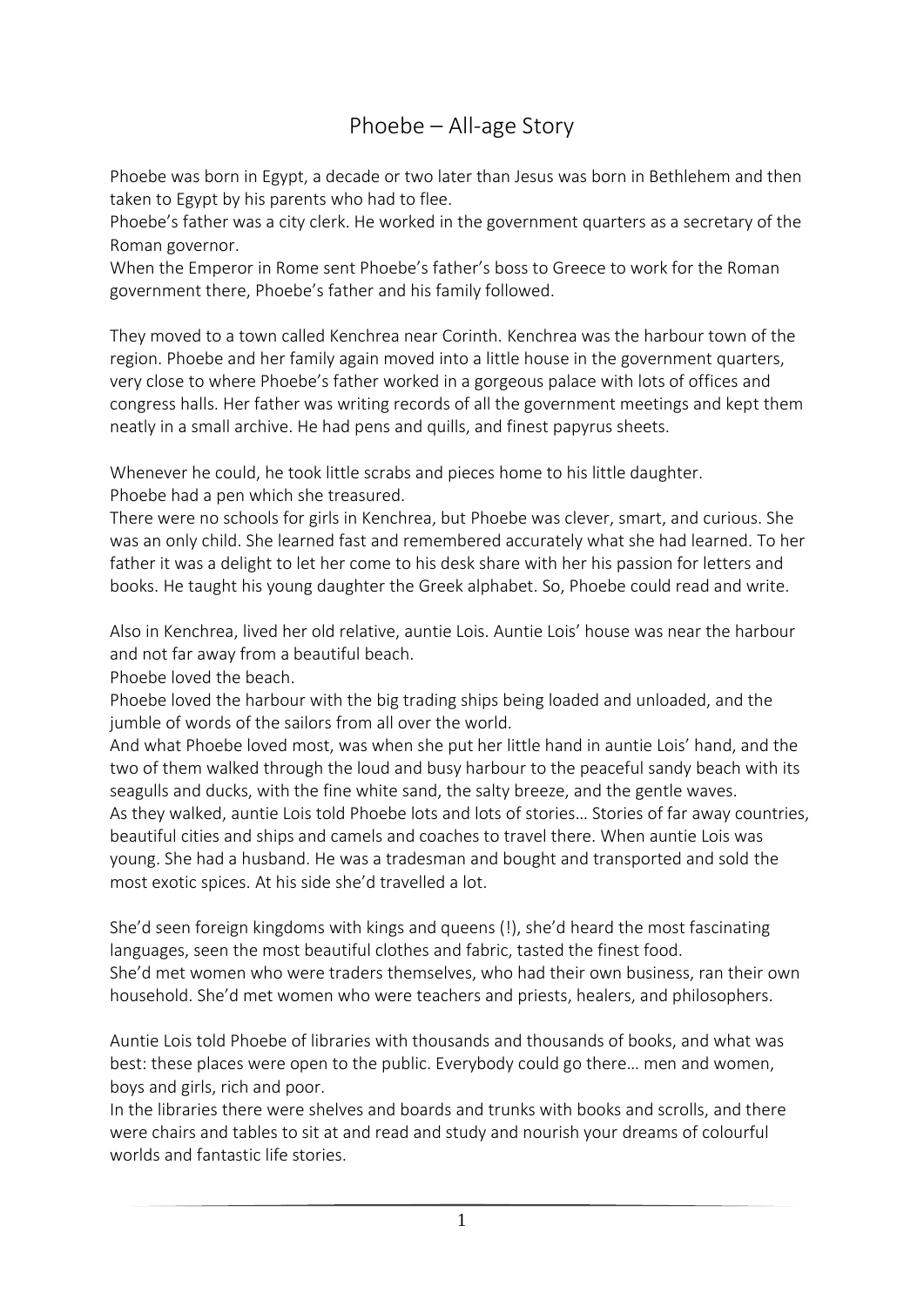Phoebe loved listening to her auntie. The images of auntie's stories sprang to her mind and remained there as colourful paintings of Phoebe's imagination.

And when Phoebe got home from their long walks on the beach, she sat down in her little chamber, got out her basket with the pen and the papyrus scrabs and wrote them all down, one awesome story after the other…

## Phoebe - Sermon

Sisters and brothers,

a woman arrives in Rome.

Tired and exhausted from a dangerous journey. It was a risk to travel alone – if you were a woman. You didn't often find companions on the road who were friendly or who would offer protection – although that was exactly what Phoebe (Romans 16: 1f) needed.

Now she is knocking at the door of Priscilla and Aquila's little house in a cramped and overcrowded part of Rome. The huge city is full of social problems and political corruption… Priscilla and Aquila cautiously open the door and let Phoebe in. Priscilla leads the visitor to the big room in which the small Christian church in Rome holds their meetings. Phoebe likes the place immediately. It reminds her of her home church in Kenchrea.

Aquila puts down a bowl of water in front of her and hands her a fresh white towel. Phoebe sits down, exhausted and excited. For a moment she closes her eyes, then chases away the memory of her dangerous journey and lowers her feet into the water.

Priscilla & Aquila serve their guest a tray of bread, cheese and wine. They talk about Phoebe's journey, about the friends they have in common, about Paul and the texts he writes, about the small Christian communities and the hostility they are exposed to in so many places. Aquila comes back into the room. He has quickly arranged to meet with Christian sisters and brothers. Phoebe and the Christians in Rome will together read the letter Paul, the apostle, had sent through Phoebe.

Phoebe is a colleague of Paul's. She works with him. In Kenchrea she is a pastor. She proclaims the good news. She preaches. She teaches.

And now at this moment, when she arrives in Rome with Paul's letter in her hand, she is not only the post woman, she is a true witness of Paul's theology and his message to the Christians in the city.

Phoebe knows the content of the letter. She is able to read and explain it to the others.

Phoebe reads about the life of the Christian family as an act of worship. She reads how Christians should care for each other and stand up for each other. She reads about love and honour, about zeal and commitment, about joy, hope, patience and persistence, about prayer, acceptance and hospitality, about unity in Christ, sympathy, modesty and more… Phoebe reads:

Let love be genuine; hate what is evil, hold fast to what is good; love one another with mutual affection; outdo one another in showing honor.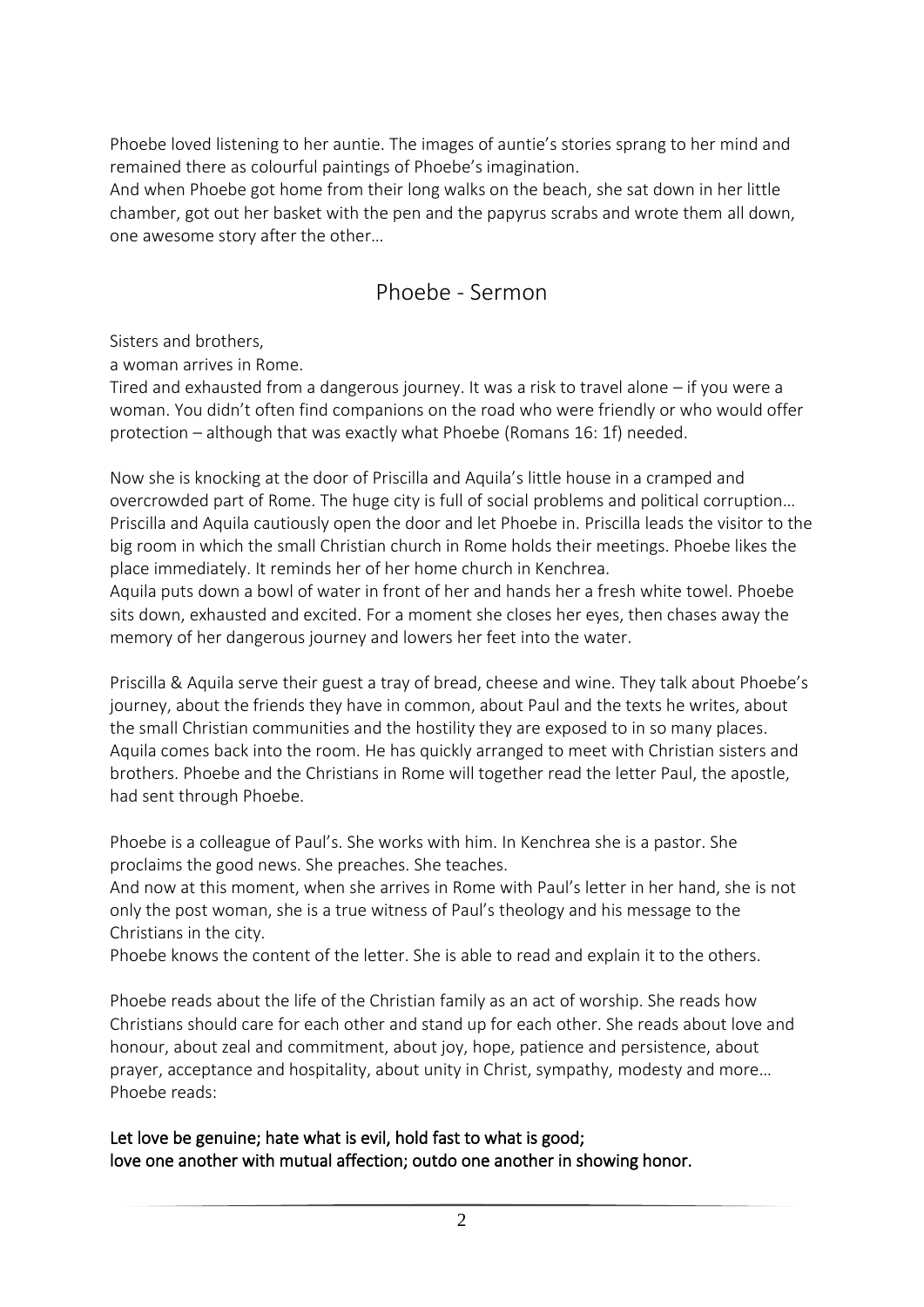Do not lag in zeal, be ardent in spirit, serve the Lord. Rejoice in hope, be patient in suffering, persevere in prayer. Contribute to the needs of the saints; extend hospitality to strangers. Bless those who persecute you; bless and do not curse them. Rejoice with those who rejoice, weep with those who weep. Live in harmony with one another; do not be haughty, but associate with the lowly; do not claim to be wiser than you are. (Romans 12: 9ff)

What sounded like a list of points coincidentally put together was exactly what the Christians in Rome had been reflecting on for a long time already. On the one hand there were these extremely important theological questions, and on the other hand there was all the everyday struggle within this small community. They were all young Christians. They all came from all sorts of places, and they had hardly anything in common other than their faith in Jesus Christ. They were all in trouble because they followed Jesus.

Nobody trusted them.

Nobody liked them.

They were accused of the weirdest offences.

It was dangerous to be a Christian in Rome in those days.

The Roman Christians who listen to Paul's letter know so well how dangerous the situation is for them. Many of them are frightened. Many have stopped coming to the weekly gatherings. Many of them are suffering from illness, unemployment and poverty. None of them has a chance to have an influence on what is going on in the country.

To proclaim the resurrection of Christ was one of the most dangerous things to do in those days. Living Christ's way meant, opposing the corrupt and unjust system of the Roman Empire.

## Paul's letter is a real challenge.

He writes that he expects his sisters and brothers to mutually accept each other; to value each other; to give the same rights to everybody – no matter what sex, age or nationality the person is. He shares with them his vision of people who are not biologically related to each other, becoming family – all because of their faith in Christ. He wants them to live differently, to resist the rules and regulations of society and to reform their community.

Phoebe reads about solidarity with all who suffer and mourn – but also about the brighter sides of community life. Paul draws their attention to the joy they can experience together: children being born, happy marriages, and people recovering from illnesses. Paul commands them to help each other, to support each other in need, to accept everybody into the community, to share what they have, and to give all they can give.

She reads about blessing those who persecute them.

All young Christians had experiences of persecution. Some of them had left home and family to escape. The memory of what they have been through, and Paul's demands to love and to forgive, are almost too much for them.

There'd been too much violence, too much oppression, hate and suspicion…. too much for an individual to bear. But not too much for a loving and forgiving community to cope with, Paul writes.